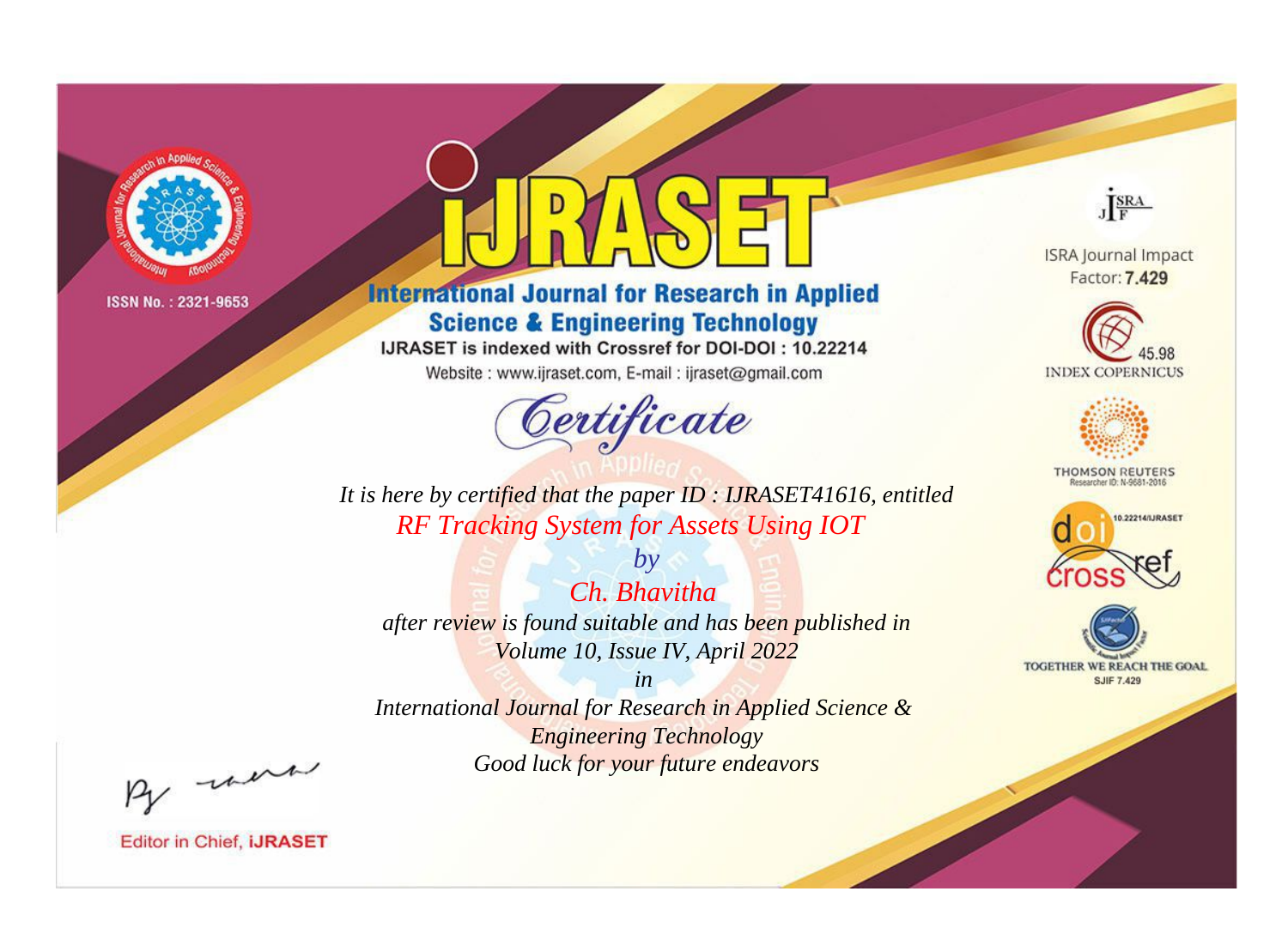

# **International Journal for Research in Applied Science & Engineering Technology**

IJRASET is indexed with Crossref for DOI-DOI: 10.22214

Website: www.ijraset.com, E-mail: ijraset@gmail.com



JERA **ISRA Journal Impact** 

Factor: 7.429





**THOMSON REUTERS** 



TOGETHER WE REACH THE GOAL **SJIF 7.429** 

*It is here by certified that the paper ID : IJRASET41616, entitled RF Tracking System for Assets Using IOT*

*by D. Yuvaraju after review is found suitable and has been published in Volume 10, Issue IV, April 2022*

*in* 

*International Journal for Research in Applied Science & Engineering Technology Good luck for your future endeavors*

By morn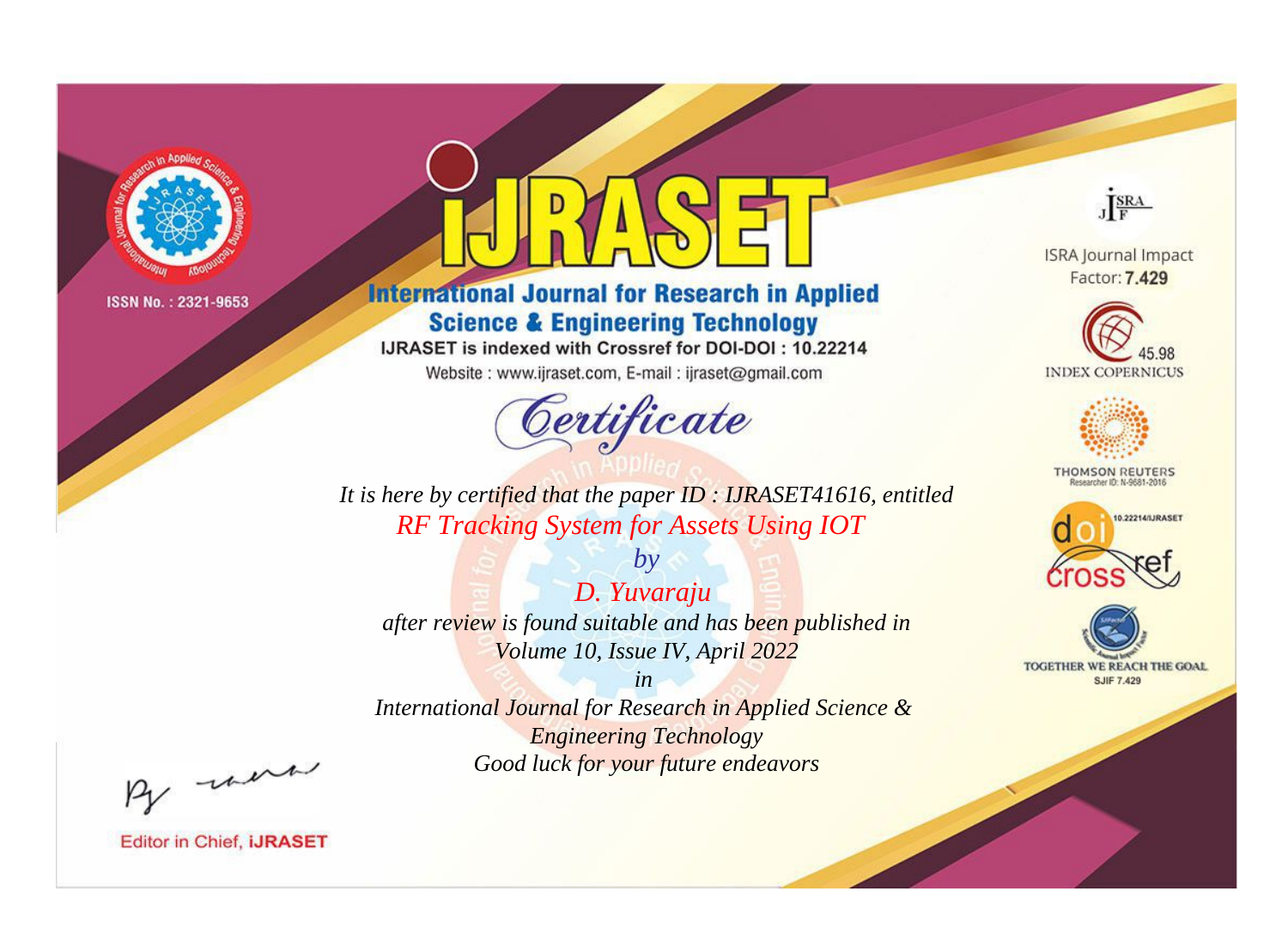

# **International Journal for Research in Applied Science & Engineering Technology**

IJRASET is indexed with Crossref for DOI-DOI: 10.22214

Website: www.ijraset.com, E-mail: ijraset@gmail.com



JERA

**ISRA Journal Impact** Factor: 7.429





**THOMSON REUTERS** 



TOGETHER WE REACH THE GOAL **SJIF 7.429** 

*It is here by certified that the paper ID : IJRASET41616, entitled RF Tracking System for Assets Using IOT*

*B. Pavan Kumar after review is found suitable and has been published in Volume 10, Issue IV, April 2022*

*by*

*in* 

*International Journal for Research in Applied Science & Engineering Technology Good luck for your future endeavors*

By morn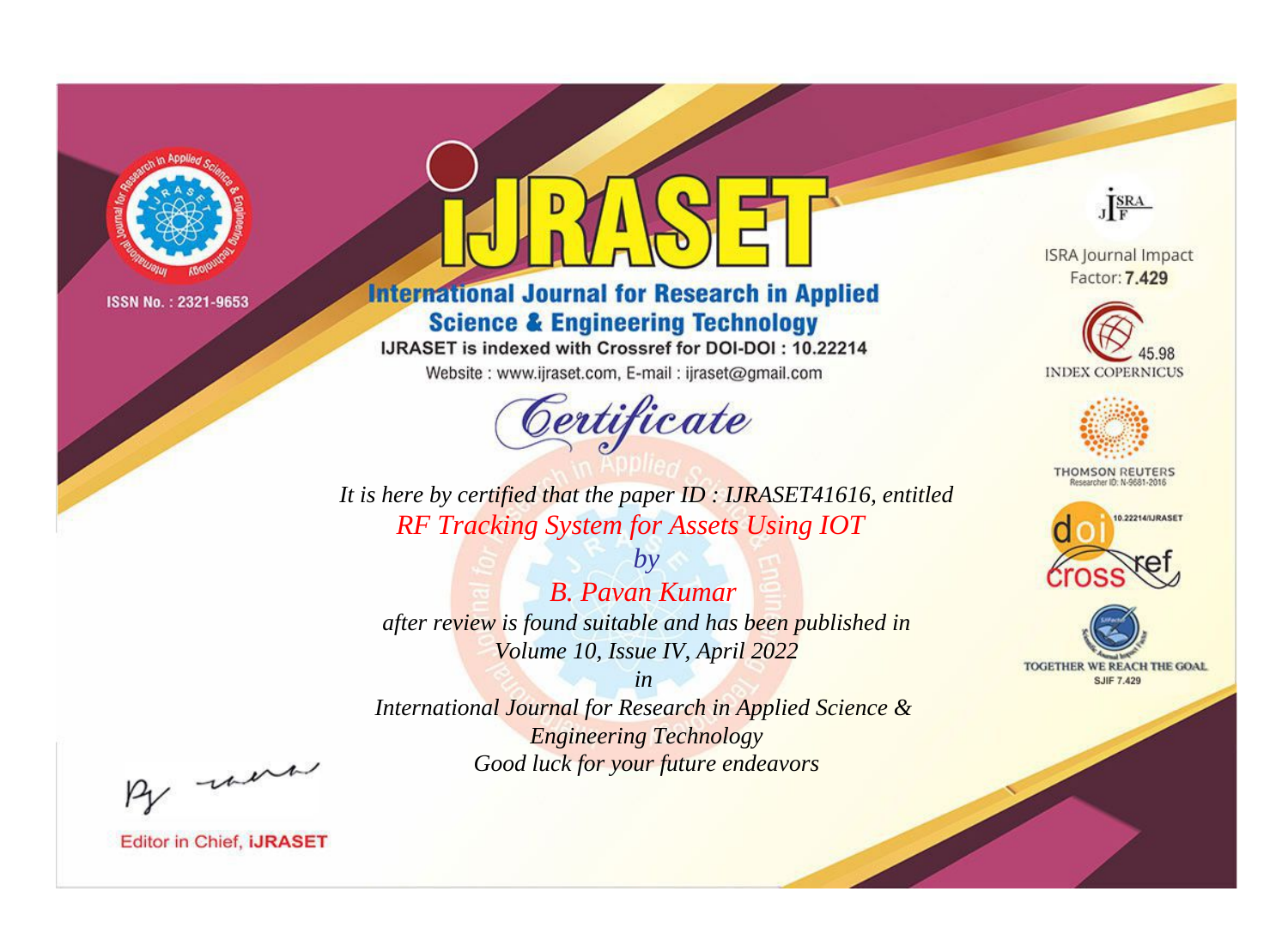

# **International Journal for Research in Applied Science & Engineering Technology**

IJRASET is indexed with Crossref for DOI-DOI: 10.22214

Website: www.ijraset.com, E-mail: ijraset@gmail.com



JERA

**ISRA Journal Impact** Factor: 7.429





**THOMSON REUTERS** 



TOGETHER WE REACH THE GOAL **SJIF 7.429** 

It is here by certified that the paper ID: IJRASET41616, entitled **RF Tracking System for Assets Using IOT** 

D. Giribabu after review is found suitable and has been published in Volume 10, Issue IV, April 2022

 $by$ 

 $in$ International Journal for Research in Applied Science & **Engineering Technology** Good luck for your future endeavors

By morn